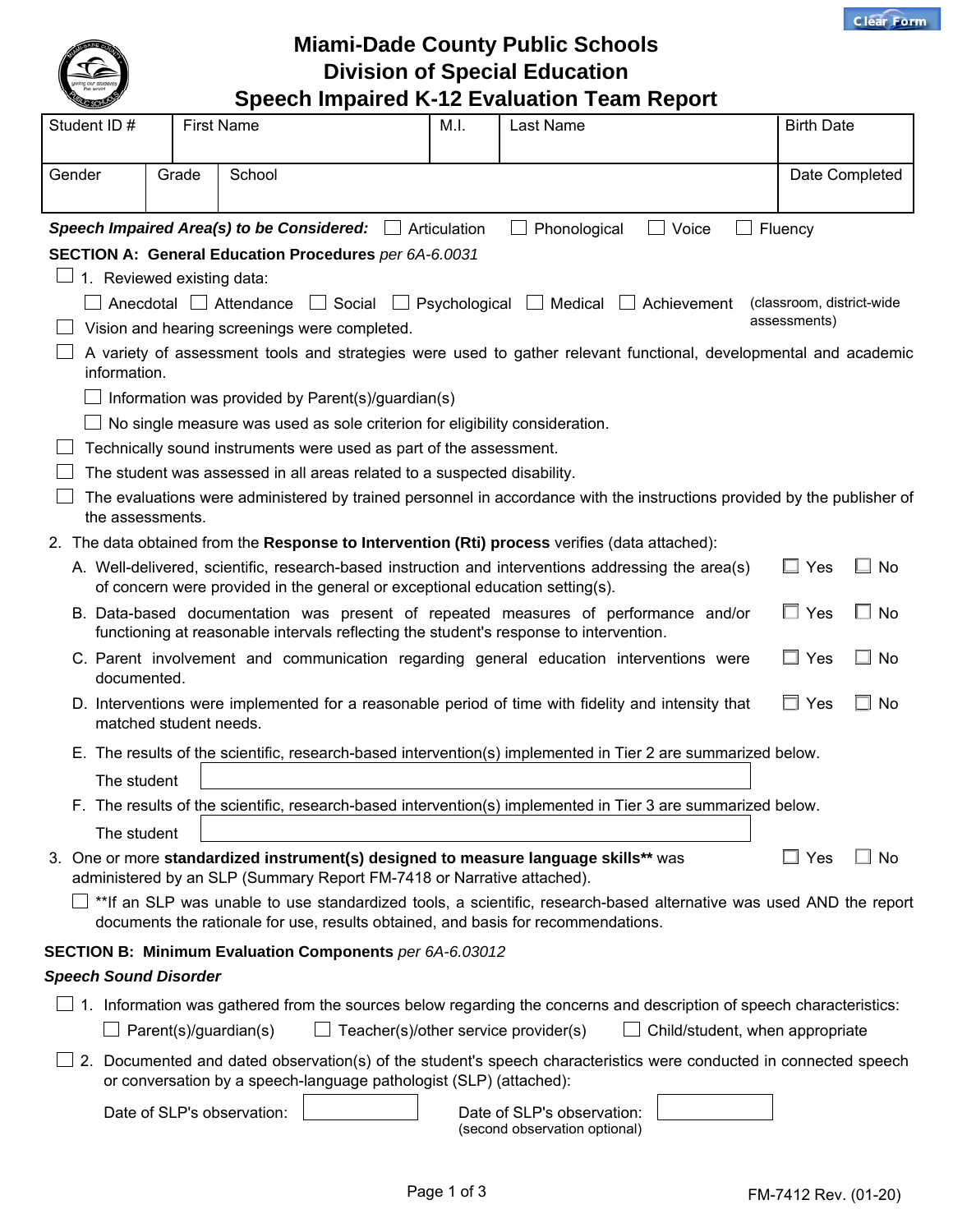| Student ID                                                   |                                                                                                                                                                                                                                                      | <b>First Name</b>              |                                                                            | M.I. | Last Name                                                   |                                                                                                                                                                                                                  | <b>Birth Date</b> |
|--------------------------------------------------------------|------------------------------------------------------------------------------------------------------------------------------------------------------------------------------------------------------------------------------------------------------|--------------------------------|----------------------------------------------------------------------------|------|-------------------------------------------------------------|------------------------------------------------------------------------------------------------------------------------------------------------------------------------------------------------------------------|-------------------|
|                                                              |                                                                                                                                                                                                                                                      |                                | SECTION B: Minimum Evaluation Components per 6A-6.03012 (continued)        |      |                                                             |                                                                                                                                                                                                                  |                   |
|                                                              |                                                                                                                                                                                                                                                      |                                | 3. Examination of the oral mechanism structure and function was completed. |      |                                                             |                                                                                                                                                                                                                  |                   |
|                                                              |                                                                                                                                                                                                                                                      | 4. Standardized Instrument(s): |                                                                            |      |                                                             |                                                                                                                                                                                                                  |                   |
|                                                              | Articulation                                                                                                                                                                                                                                         |                                |                                                                            |      |                                                             | Score                                                                                                                                                                                                            |                   |
|                                                              |                                                                                                                                                                                                                                                      | Phonological                   |                                                                            |      |                                                             | Score                                                                                                                                                                                                            |                   |
| <b>Fluency</b>                                               |                                                                                                                                                                                                                                                      |                                |                                                                            |      |                                                             |                                                                                                                                                                                                                  |                   |
|                                                              |                                                                                                                                                                                                                                                      | of the speech behaviors:       |                                                                            |      |                                                             | 1. Information was gathered from the sources below regarding the motor aspects, student's attitude, and social impact                                                                                            |                   |
|                                                              |                                                                                                                                                                                                                                                      | Parent(s)/guardian(s)          | Teacher(s) other service provider(s)                                       |      |                                                             | Child/student, when appropriate                                                                                                                                                                                  |                   |
|                                                              |                                                                                                                                                                                                                                                      |                                |                                                                            |      |                                                             | 2. A minimum of two documented and dated observation(s) of the student's speech and secondary behaviors were<br>completed by an SLP more than one setting including the typical learning environment (attached): |                   |
|                                                              | Date of SLP's observation:<br>Date of SLP's observation:<br>(second observation required)                                                                                                                                                            |                                |                                                                            |      |                                                             |                                                                                                                                                                                                                  |                   |
|                                                              |                                                                                                                                                                                                                                                      |                                | 3. Examination of the oral mechanism structure and function was completed. |      |                                                             |                                                                                                                                                                                                                  |                   |
| 4. Assessments were completed in all of the following areas: |                                                                                                                                                                                                                                                      |                                |                                                                            |      |                                                             |                                                                                                                                                                                                                  |                   |
|                                                              | $\Box$ Student's attitude regarding the speech behaviors<br>Motor aspects of the speech behaviors                                                                                                                                                    |                                |                                                                            |      |                                                             |                                                                                                                                                                                                                  |                   |
|                                                              | Educational impact of the speech behaviors<br>Social impact of the speech behaviors                                                                                                                                                                  |                                |                                                                            |      |                                                             |                                                                                                                                                                                                                  |                   |
|                                                              | 5. Speech sample of a minimum of 300-500 words* was collected and analyzed.<br>*Report must include rationale for a smaller sample.                                                                                                                  |                                |                                                                            |      |                                                             |                                                                                                                                                                                                                  |                   |
| <b>Voice</b>                                                 |                                                                                                                                                                                                                                                      |                                |                                                                            |      |                                                             |                                                                                                                                                                                                                  |                   |
|                                                              |                                                                                                                                                                                                                                                      | $\Box$ Parent(s)/guardian(s)   | Teacher(s) other service provider(s)                                       |      |                                                             | 1. Information was gathered from the sources below regarding the concerns and description of voice characteristics:<br>Child/student, when appropriate                                                           |                   |
|                                                              |                                                                                                                                                                                                                                                      |                                |                                                                            |      |                                                             | 2. Documented and dated observation(s) of the student's voice characteristics were conducted by an (SLP):                                                                                                        |                   |
|                                                              |                                                                                                                                                                                                                                                      | Date of SLP's observation:     |                                                                            |      | Date of SLP's observation:<br>(second observation optional) |                                                                                                                                                                                                                  |                   |
|                                                              |                                                                                                                                                                                                                                                      |                                | 3. Examination of the oral mechanism structure and function was completed. |      |                                                             |                                                                                                                                                                                                                  |                   |
|                                                              | 4. Report of a medical examination of laryngeal structure and function was completed by a licensed physician. Report<br>must provide a description of the state of the vocal mechanism and any medical implications for therapeutic<br>intervention. |                                |                                                                            |      |                                                             |                                                                                                                                                                                                                  |                   |
|                                                              | Physician:                                                                                                                                                                                                                                           |                                |                                                                            |      |                                                             | Date of Examination:                                                                                                                                                                                             |                   |
|                                                              |                                                                                                                                                                                                                                                      |                                | SECTION C: Criteria for Eligibility per 6A-6.0331(6) and 6A-6.03012        |      |                                                             | Based on the General Education Procedures AND Minimum Evaluation Components, the following criteria have been                                                                                                    |                   |

met (for eligibility determination, **ALL** must be met in each area considered):

## *Speech Sound Disorder*

- 1. The speech sound disorder has a **significant** impact on the student's intelligibility, although the student may be intelligible to familiar listeners or within known contexts;
- 2. The student's phonetic or phonological inventory is **significantly** below that expected for their chronological age or developmental level based on normative data;
- 3. The speech sound disorder has an **adverse effect** on the student's ability to perform and /or function in the student's typical learning environment, thereby demonstrating the need for exceptional student education; and
- $\Box$  4. The speech sound disorder is not primarily the result of factors related to chronological age, gender, culture, ethnicity, or limited English proficiency.